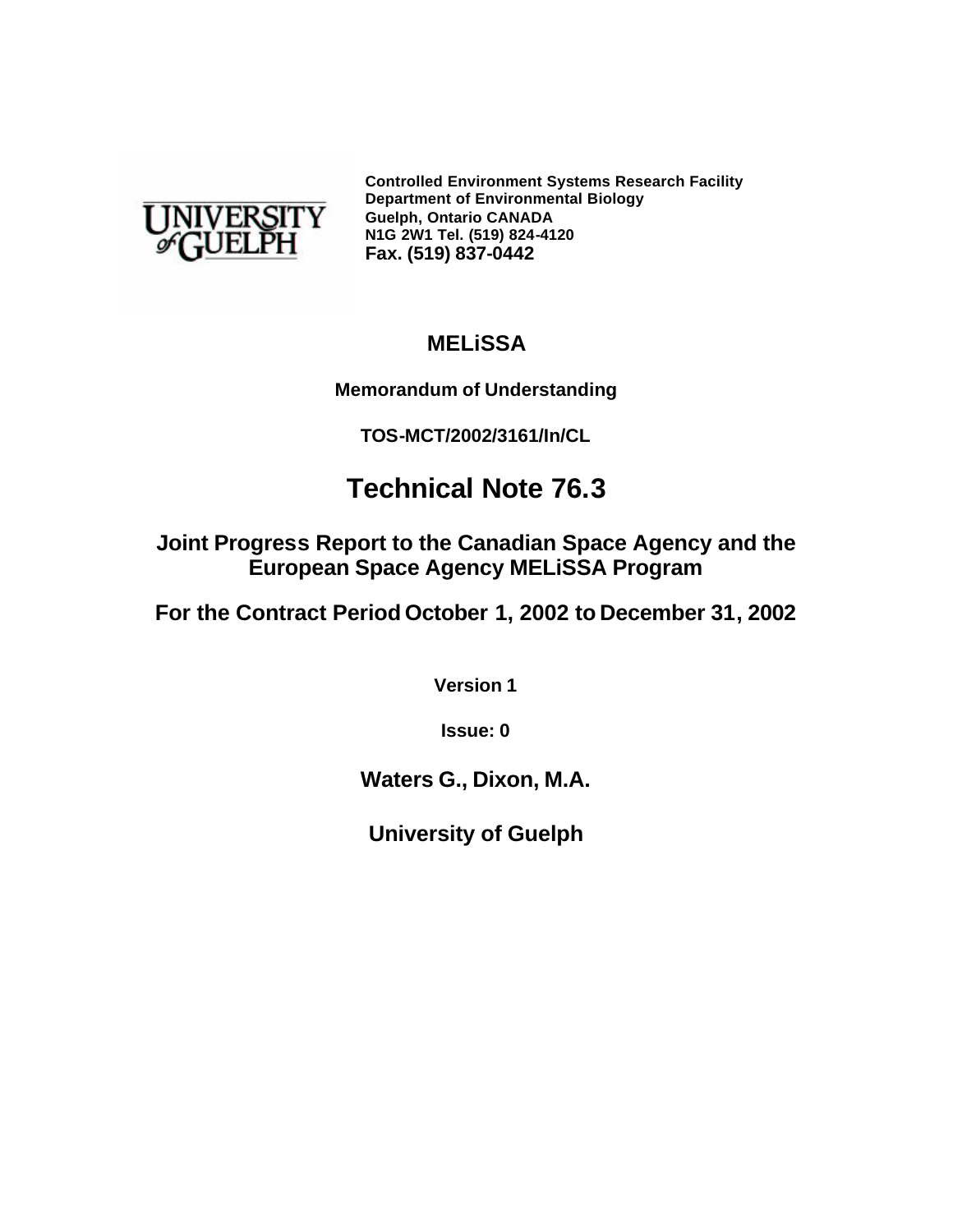# **Including a Higher Plant Chamber in the MELiSSA Loop**

# **Joint Progress Report to the Canadian Space Agency and the European Space Agency MELiSSA Program**

For Work Completed Under Canadian Space Agency Contract 9F007-010139/00/ST and European Space Agency MELiSSA Memorandum of Understanding TOS-MCT/2002/3161/In/CL dated January 2002.

For the Period of October 1, 2002 to December 31, 2002

# **Section 1.0 – Report Summary**

Work on this project is progressing well. Studies with batch trials are, for the most part, complete. At some point in the future it may be necessary to replicate basic  $CO<sub>2</sub>$  response studies under batch planting. This need is dependent upon the results obtained from future light and  $CO<sub>2</sub>$  response studies for the integrated planting of beet and lettuce. At present, experiments are being conducted with integrated and staged planting of two of the three MEliSSA pilot plant crops (beet and lettuce; not including wheat). Gas dynamic models, including stand responses to light intensity are being developed for the integrated and staged stand. Early results will be obtained in the Winter of 2003 and reported in the Spring of 2003.

# **Section 2.0 : Report on Tasks**

# **Task 1.1 – Development of Dynamic Carbon Exchange Models for Monocultures Status - Complete**

A series of experiments with monocultures, both in batch and staged planting have been completed using beet and lettuce. These studies have been reported upon in the interim report from the period July 2002 – October 2002.

# **Task 1.2 – Assess Degradation Efficiency of Inedible Biomass in Compartment I Status – In Progress**

We are continuing to work in collaboration with EPAS to derive estimates of degradation efficiency in Compartment I of the MELiSSA loop. We are in the process of arranging to ship dried plant material collected from our chamber studies at the University of Guelph to the EPAS laboratories in Belgium. The receipt of these materials will allow EPAS to conduct degradation studies using plant material produced under defined environment conditions.

Joint Report to the Canadian Space Agency and the European Space Agency MELiSSA Program CSA Contract 9F007-010139/00/ST and ESA-MELiSSA MOU TOS-MCT/2002/3161/In/CL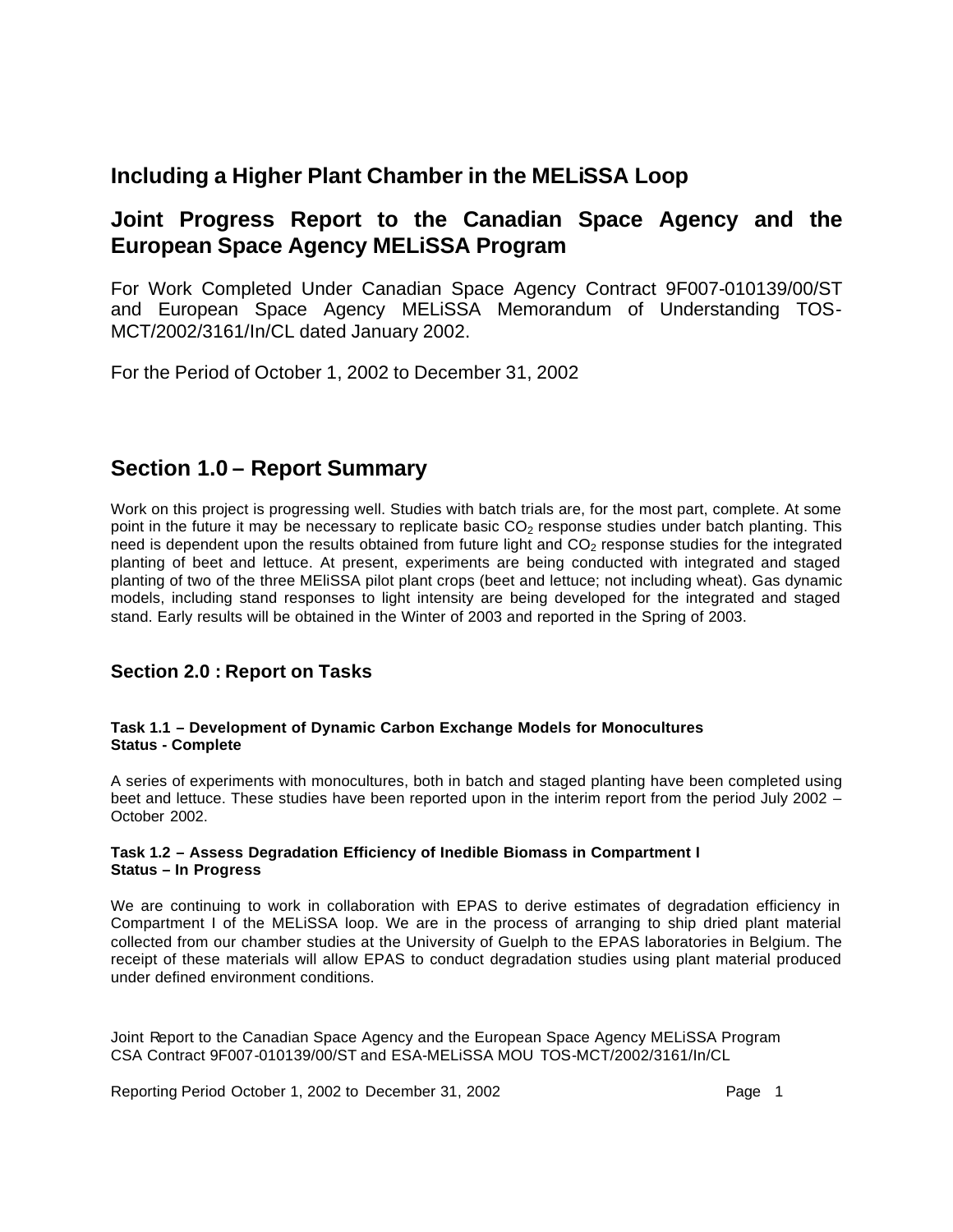# **Task 1.3 Development of Carbon Exchange Models for the Integrated Canopy Status – In Progress**

## 1.3.1 **Study Objective**

The purpose of this series of studies is to evaluate the effect of multiple crops with rotational planting on the net carbon exchange rate (NCER), evapotranspiration, and nutrient uptake dynamics within a sealed environment. Two of the three MELiSSA candidate crops, beet and lettuce, were continuously grown with a ten day staggered planting interval. This resulted in a plant canopy with all representative stages of physiological growth within a common atmosphere. At the present time the first replication in a series of studies has been completed as outlined below. Data resulting from the study are presently being analyzed to develop the carbon exchange models fro the integrated canopy. In general, the experiment performed well with only minimal indication of plant stress in the integrated planting environment. Following the results of this study more experiments will be conducted in a similar manner to validate carbon exchange models developed from empirical data collected in this study.

The objectives of this study were as follows:

- 1.3.1.1. Monitor  $CO<sub>2</sub>$  and  $O<sub>2</sub>$  gas exchanges
- 1.3.1.2. Monitor evapotranspiration
- 1.3.1.3. Monitor nutrient uptake
- 1.3.1.4. Evaluate various harvest parameters
- 1.3.1.5. Implement concurrent integrated canopy light curve experiments
- 1.3.1.6. Develop an empirical model of carbon exchange for the integrated canopy
- 1.3.1.7. Develop associated models for evapotranspiration and nutrient uptake

# 1.3.2 Study Test Parameters

 $CO<sub>2</sub>$ ,  $O<sub>2</sub>$  and evapotranspiration were recorded at 3 minute intervals by the Lander control system. Crop wet and dry weights of edible and inedible biomass and other growth parameters (specific leaf area, leaf area, root:shoot ratios) were determined at each harvest interval. Nutrient uptake analysis by HPLC was performed at the beginning and end of each nutrient solution cycle.

## 1.3.3 Study Period

The study period refers to the time between initiation and completion of analysis.

| <b>Starting Date:</b>   | September 30, 2002 |
|-------------------------|--------------------|
| <b>Completion Date:</b> | January 8, 2003    |

1.4.4 Study Site

The study was carried out at: Controlled Environment Systems SEC2 University of Guelph Guelph, Ontario

Joint Report to the Canadian Space Agency and the European Space Agency MELiSSA Program CSA Contract 9F007-010139/00/ST and ESA-MELiSSA MOU TOS-MCT/2002/3161/In/CL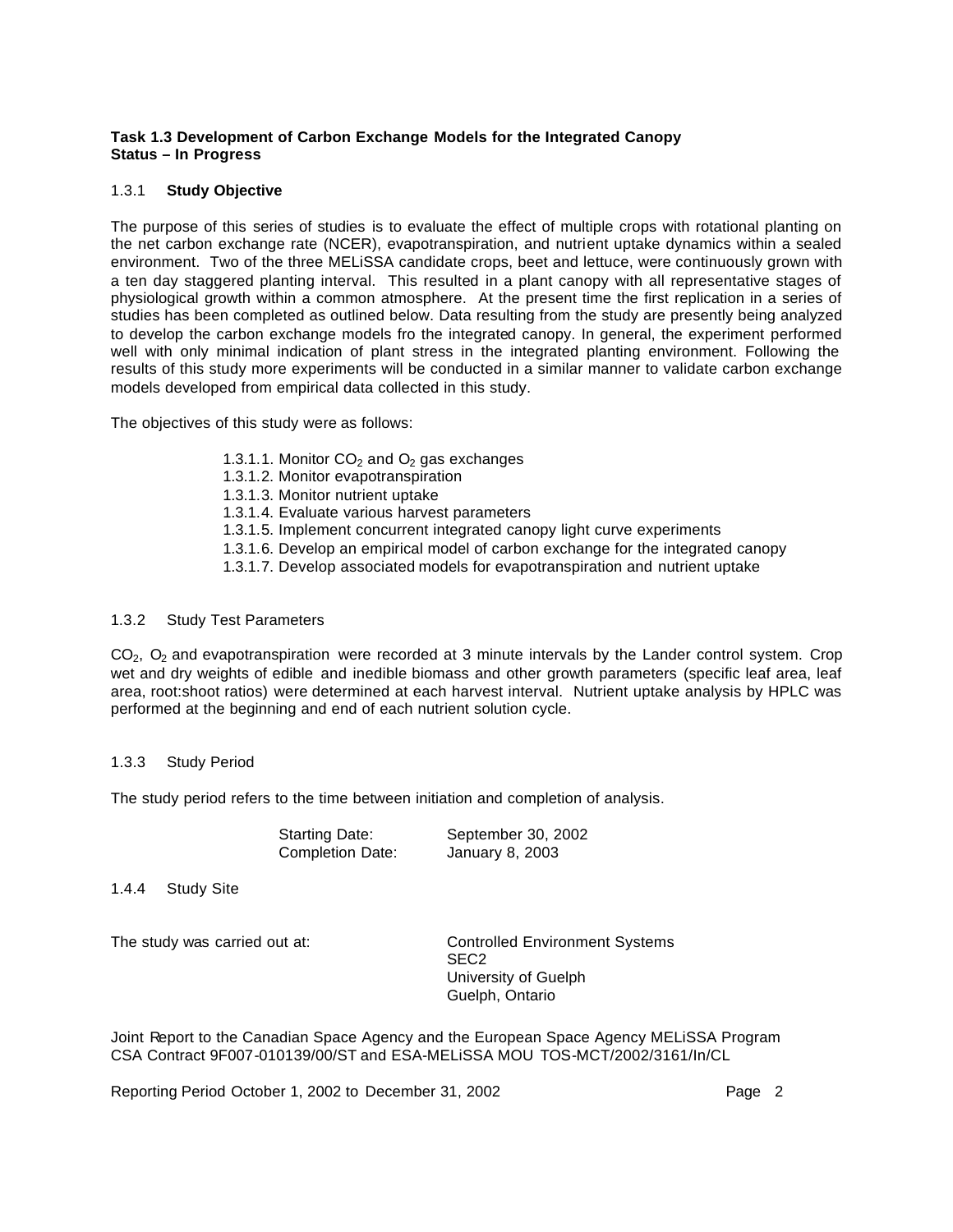#### 1.5.5. Study Procedures

Planting: Seeds (lettuce - cv. Grand Rapids [185C] 45 days; and beets - cv. Detroit Dark Red Medium Top [34] 63 days; both from Stokes Seeds) were sown directly into individual pre-rinsed (de-ionized water) rockwool blocks (12 blocks of beets and 12 blocks of lettuce per chamber per planting interval). The depression in each block was half filled with sand, followed by three seeds and additional sand. After sowing, the doors were sealed and the experiment began. At each harvest/planting interval, the 10-dayold plants were thinned to 1 plant per block. Planting was performed as per the attached planting/havesting schedule.

Watering: Plants were watered using a recirculating NFT irrigation system consisting of a 160 L inchamber reservoir and 10 stainless steel growing trays. Nutrient solution (see Table 1) was changed every five days.

Harvesting. Lettuce and beets was harvested according to the planting and harvesting schedule (attached). Lettuce was harvested 40 days after planting, and beets 60 days after planting.

1.3Lof nutrient stock solution was added to 160 L of de-ionized water to make the nutrient solution. Also 3.5 g of  $FeCl<sub>3</sub>$  was added at this time.

Detailed procedures which were carried out from time to time were recorded in the SEC2 experiment log book.

#### 1.3.6. Sampling Schedule

The majority of sampling of the atmospheric phase was done automatically. Sampling of the hydroponics solution was performed at the beginning and end of each nutrient cycle (5 days).

## 1.3.7 Analytical Methods

Nutrient solution composition was analyzed according to SOP CES-02-007.

#### 1.3.8 Data Analysis and Delivery

Data are presently being prepared for analysis. Results of preliminary or final analysis will be made available following the next contract period.

## **Task 1.4 Development of Dynamic and Steady State Models for the HPC Status – In Progress**

## 1.4.1 Study Objectives

The purpose of this series of studies is to employ data collected in empirical data (collected by the University of Guelph, within the European Space Agency (ESA) – MELiSSA consortium and as presented

Joint Report to the Canadian Space Agency and the European Space Agency MELiSSA Program CSA Contract 9F007-010139/00/ST and ESA-MELiSSA MOU TOS-MCT/2002/3161/In/CL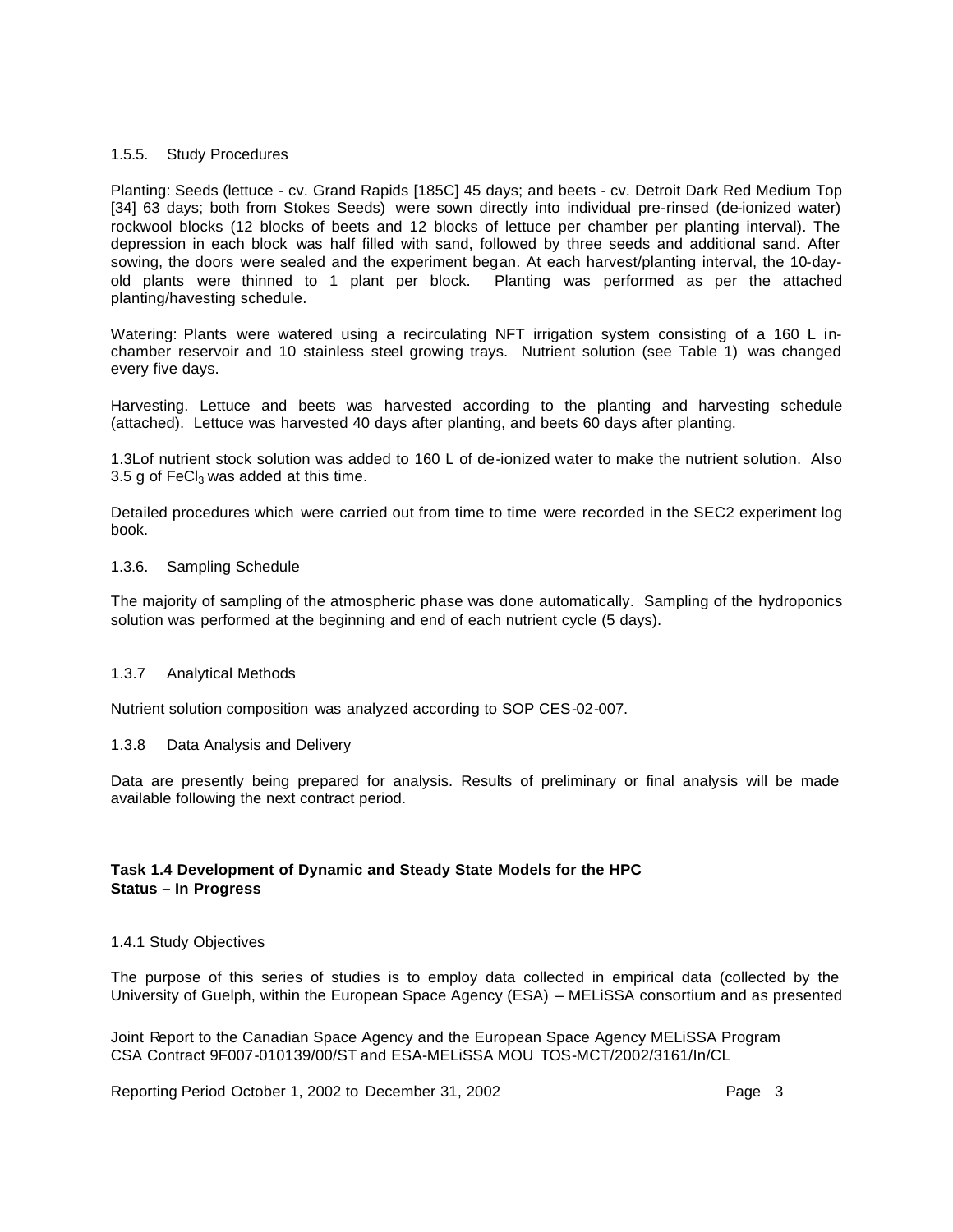by other researchers in the area of Bioregenerative Life Support to develop dynamic and steady state models for the higher plant chamber. Meetings within the ESA-MELiSSA consortium have identified wheat, beet and lettuce as initial candidate crops for integration in the pilot plant. As such, models to be developed will include these crops as component of the HPC. Specifically the objectives of this study are:

- 1.4.1.1 –Formulate a conceptual model for carbon nutrient and water dynamics using the higher and lower level mapping layer of the STELLA dynamic modeling software
- 1.4.1.2 –Evaluate the possibility of translating dynamic models of the HPC directly to Simulink and/or Matlab
- 1.4.1.3 –Incorporat e empirical data collected in relevant studies to develop a model of mass dynamics under various lighting intensities, planting densities, atmospherebiomass ratios for an integrated crop
- 1.4.1.4 –Evaluate the performance of the Modified Energy Cascade Model (MEC) as presented in the NASA document relative to dynamic models developed using empirical data under the same modeling scenarios described above
- 1.4.1.5 –Decide upon a suitable working model for the HPC as a component of the MEliSSA loop and full system modeling studies

1.4.2 – Comparison of Mechanistic (MEC) and Empirical Models of the HPC

The top-level MEC model as proposed by Cavazzoni (2001), Volk *et al*., (1995) and Monje and Bugbee (1998) makes use of a number of variables and is mechanistic in nature. We have determined that this model is a *potentially* suitable mechanistic approach to describing carbon dynamics in the HPC. The model, which is described in detail by Hanford (2002), is partially reproduced here for the benefit of the reader. Empirical data collected from the studies described in Task 1.3 will also be used to develop a model of mass dynamics and compared to that of the MEC. This involves the generation of two separate models – one based on empirical data and the other based on the mechanistic MEC approach.

1.4.3 – Performance Evaluation of Models

The mechanistic MEC model will be the first to be implemented in the STELLA environment. Following the development of mass dynamic models as outlined in Task 1.3, the MEC model is deemed accurate in the integrated production case if the dynamic and steady state results of the model predict the NCER and nutrient dynamic results from the empirical studies at static and variable light intensities. At this time however no inclusion of nutrient dynamics within the MEC framework has been provided (Hanford, 2002). It is an additional objective of this work to further develop the MEC approach to include nutrient dynamic.

- 1.4.4 Details of the MEC Modeling approach
- 1.4.4.1 Canopy Light Interception

The fraction of PPF absorbed b the plant canopy, A, is a function of time, t, in terms of days after emergence  $[d_{AF}]$  and the time for canopy closure,  $t_A [d_{AF}]$ . It is given by the following relationship:

$$
A = A_{\text{Max}} \left(\frac{t}{t_A}\right)^n
$$
 for  $t < t_A$  [Equation 1.4.4.1.1]  

$$
A = A_{\text{Max}}
$$
 [Equation 1.4.4.1.2]

Joint Report to the Canadian Space Agency and the European Space Agency MELiSSA Program CSA Contract 9F007-010139/00/ST and ESA-MELiSSA MOU TOS-MCT/2002/3161/In/CL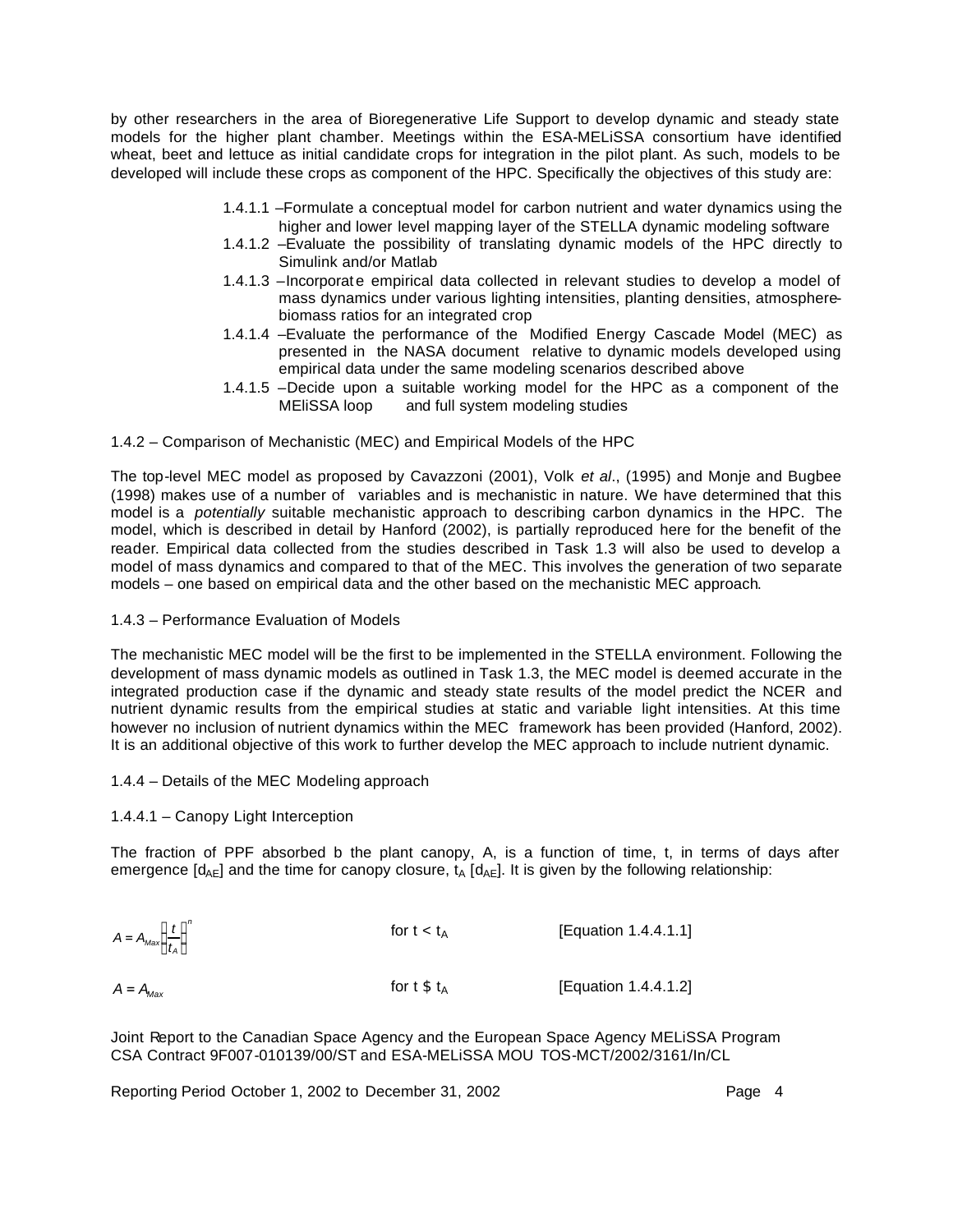where the values of the exponent, n, may range from 1.0 to 3.0.

#### 1.4.4.2 – Canopy Quantum Yield

The canopy quantum yield, CQY, [µmol  $_{\text{Carbon Fixed}}$  / µmol  $_{\text{Absorbed PPF}}$ ] is given by:

 $CQY = CQY_{\text{Max}}$  for t # t<sub>Q</sub> [Equation 1.4.4.2.1]

$$
CQY = CQY_{\text{Max}} - (CQY_{\text{Max}} - CQY_{\text{Min}}) \cdot \frac{(t - t_0)}{(t_M - t_0)}
$$
 for  $t_Q < t \# t_M$  [Equation 1.4.4.2.2]

where  $t_M$  is the time at crop harvest and  $t_Q$  is the time at onset of canopy senescence.

## 1.4.4.3 – Carbon Use Efficiency, Oxygen Production and Daily Carbon Gain

The 24 hour carbon use efficiency, CUE<sub>24</sub>, a fraction, is constant for most crops, and such a single value is used for the three crops (wheat, lettuce and beet) used in this study.

The daily carbon gain, DCG, [mol $_{\mathsf{Carbor}}$ /m<sup>2</sup>ld] is computed from:

$$
DCG = 0.0036 \frac{\text{s}}{h} \frac{\text{mol}}{\text{mmol}} \cdot H \cdot CUE_{24} \cdot A \cdot CQY \cdot PPF
$$
 [Equation 1.4.4.3.1]

where H is the photoperiod [h/d] for a given crop.

In turn, the daily oxygen production, DOP, [mol<sub>O2</sub> / m<sup>2</sup>ld] may be computed using:

$$
DOP = OPF \cdot DCG
$$

where OPF is the oxygen production fraction [mol  $_{O2}$  / mol  $_{\text{Carbon}}$ ].

The crop growth rate, CGR [g/m<sup>2</sup> ld], is related to DCG by:

$$
CGR = MW_c \cdot \frac{DCG}{BCF}
$$
 [Equation 1.4.4.3.3]

where  $MW<sub>C</sub>$  is the molecular weight of Carbon, and BCF is the biomass carbon fraction.

Total crop biomass, TCB  $[q/m<sub>2</sub>]$  can in turn be calculated from the integral of the DCG over the period of interest and the total edible biomass estimated from the fraction of daily carbon gain allocated to edible biomass. Also, polynomial functions are required to describe  $CQY_{\text{Max}}$ 

Joint Report to the Canadian Space Agency and the European Space Agency MELiSSA Program CSA Contract 9F007-010139/00/ST and ESA-MELiSSA MOU TOS-MCT/2002/3161/In/CL

Reporting Period October 1, 2002 to December 31, 2002 **Page 5** 

*DOP* = *OPF* ⋅ *DCG* [Equation 1.4.4.3.2]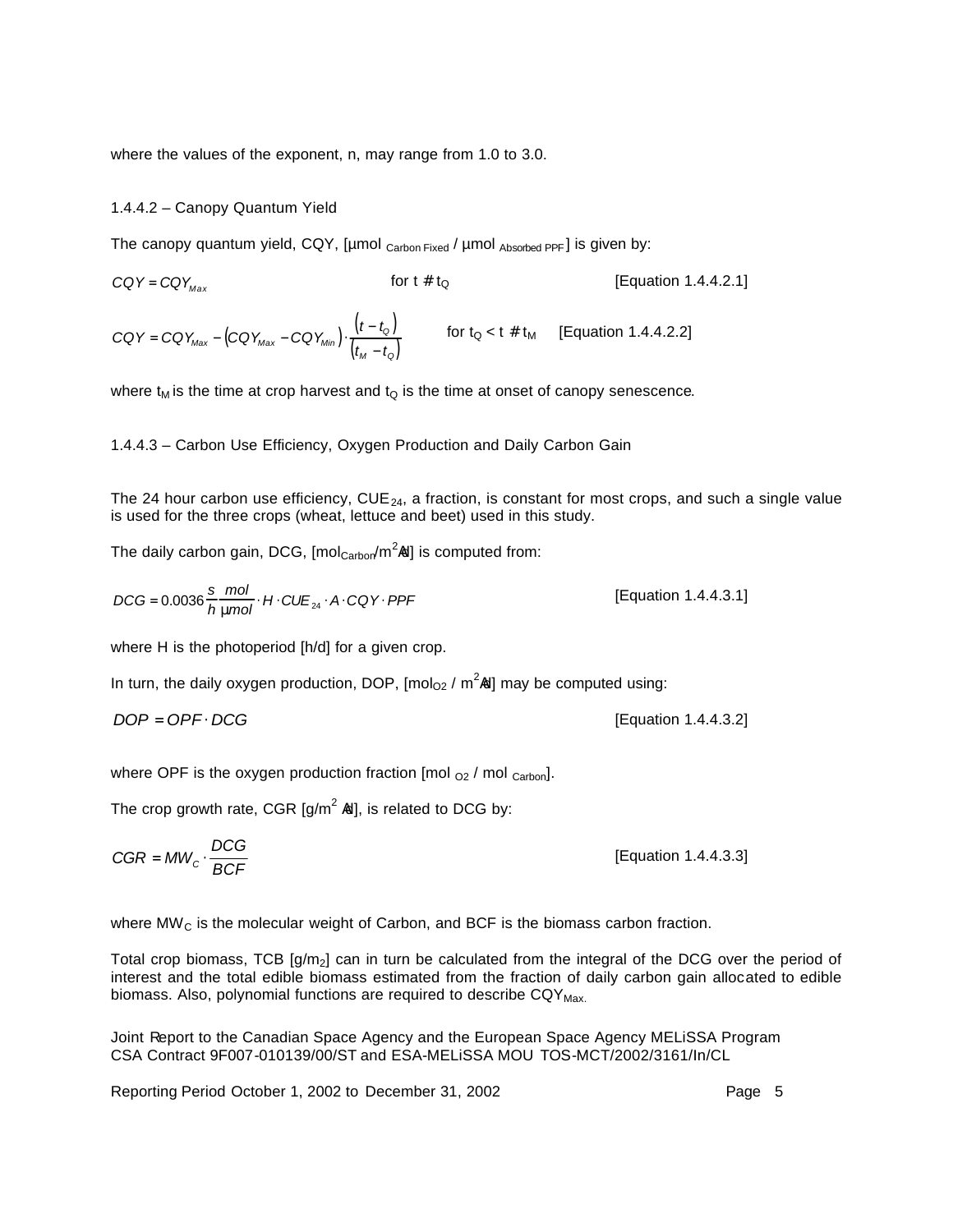| Variable                      | Units                                                   | Description                                                              |
|-------------------------------|---------------------------------------------------------|--------------------------------------------------------------------------|
| A                             | $\overline{\phantom{0}}$                                | fraction of PPF absorbed by the plant canopy                             |
| $A_{\underline{max}}$         | $\overline{a}$                                          | maximum value of A                                                       |
| <b>BCF</b>                    | $\overline{a}$                                          | biomass carbon fraction                                                  |
| CGR                           | $g/m2l$ <sub>d</sub>                                    | crop growth rate                                                         |
| $C_i$                         | varies                                                  | coefficients in functions describing $t_A$ and<br>$CQY_{max}$            |
| [CO <sub>2</sub> ]            | umol $CO2$ / mol $_{Air}$                               | atmospheric concentration of carbon dioxide                              |
| <b>CQY</b>                    | $\mu$ mol CO <sub>2 fixed</sub> / $\mu$ mol $_{Ab.PPF}$ | canopy quantum yield                                                     |
| $\overline{C}QY_{\text{max}}$ | $\mu$ mol $CO_{2$ fixed / $\mu$ mol $_{Ab.PPF}$         | maximum value for CQY that applies until to                              |
| $CQY_{min}$                   | $\mu$ mol CO <sub>2 fixed</sub> / $\mu$ mol $_{Ab.PPF}$ | minimum value of CQY at t <sub>M</sub>                                   |
| $CUE_{24}$                    | $\overline{a}$                                          | 24-hour carbon use efficiency                                            |
| $CUE_{max}$                   | $\overline{\phantom{a}}$                                | maximum value for CUE <sub>24</sub> that applies until t <sub>Q</sub>    |
| $CUE_{min}$                   | $\overline{\phantom{0}}$                                | minimum value of $CUE_{24}$ at t <sub>M</sub>                            |
| <b>DCG</b>                    | $mol$ Carbon/ $m^2$ Ad                                  | daily carbon gain                                                        |
| <b>DOP</b>                    | $mol_{Oxygen}/m^2$ Ad                                   | daily oxygen production                                                  |
| H.                            | h/d                                                     | photoperiod                                                              |
| $\overline{\text{MW}}_{c}$    | g/mol                                                   | molecular weight of carbon                                               |
| n.                            |                                                         | an exponent                                                              |
| <b>OPF</b>                    | mol O <sub>2</sub> /mol CO <sub>2</sub>                 | oxygen production fraction                                               |
| <b>PPF</b>                    | $\mu$ mol $_{photon}$ / m <sup>2</sup> ks               | photosynthetic photon flux                                               |
| <b>TCB</b>                    | $\frac{g}{m^2}$                                         | total crop biomass                                                       |
| <b>TEB</b>                    | $g/m^2$                                                 | total edible biomass                                                     |
| t                             | $d_{AE}$                                                | time                                                                     |
| $t_{\mathsf{A}}$              | $d_{AE}$                                                | time until canopy closure                                                |
| $t_{E}$                       | $d_{AE}$                                                | time at onset of organ formation                                         |
| $t_M$                         | $d_{AE}$                                                | time at harvest or crop maturity                                         |
| $t_{\rm Q}$                   | $d_{AE}$                                                | time until onset of canopy senescence                                    |
| <b>XFRT</b>                   | $\overline{\phantom{0}}$                                | fraction of daily carbon gain allocated to<br>edible biomass after $t_F$ |

Table 1.4.4.1 – Summary of Modified Energy Cascade Model (MEC) Variables for Biomass Production (after Hanford, 2002)

1.4.5 – Status of the Modeling Effort

This task is currently underway and the translation of the MEC model into the STELLA environment has begun. Concurrently, data collected from the experiments described in Task 1.3 are presently being analyzed to be used in both empirical model development and in the validation of mechanistic model (MEC). Preliminary results of these modeling studies will be made available at the end of the next reporting period.

## **Task 2.1 – Assessment of System Level Mass Balance with Respect to Water, Nutrients, Gases and Biomass**

Joint Report to the Canadian Space Agency and the European Space Agency MELiSSA Program CSA Contract 9F007-010139/00/ST and ESA-MELiSSA MOU TOS-MCT/2002/3161/In/CL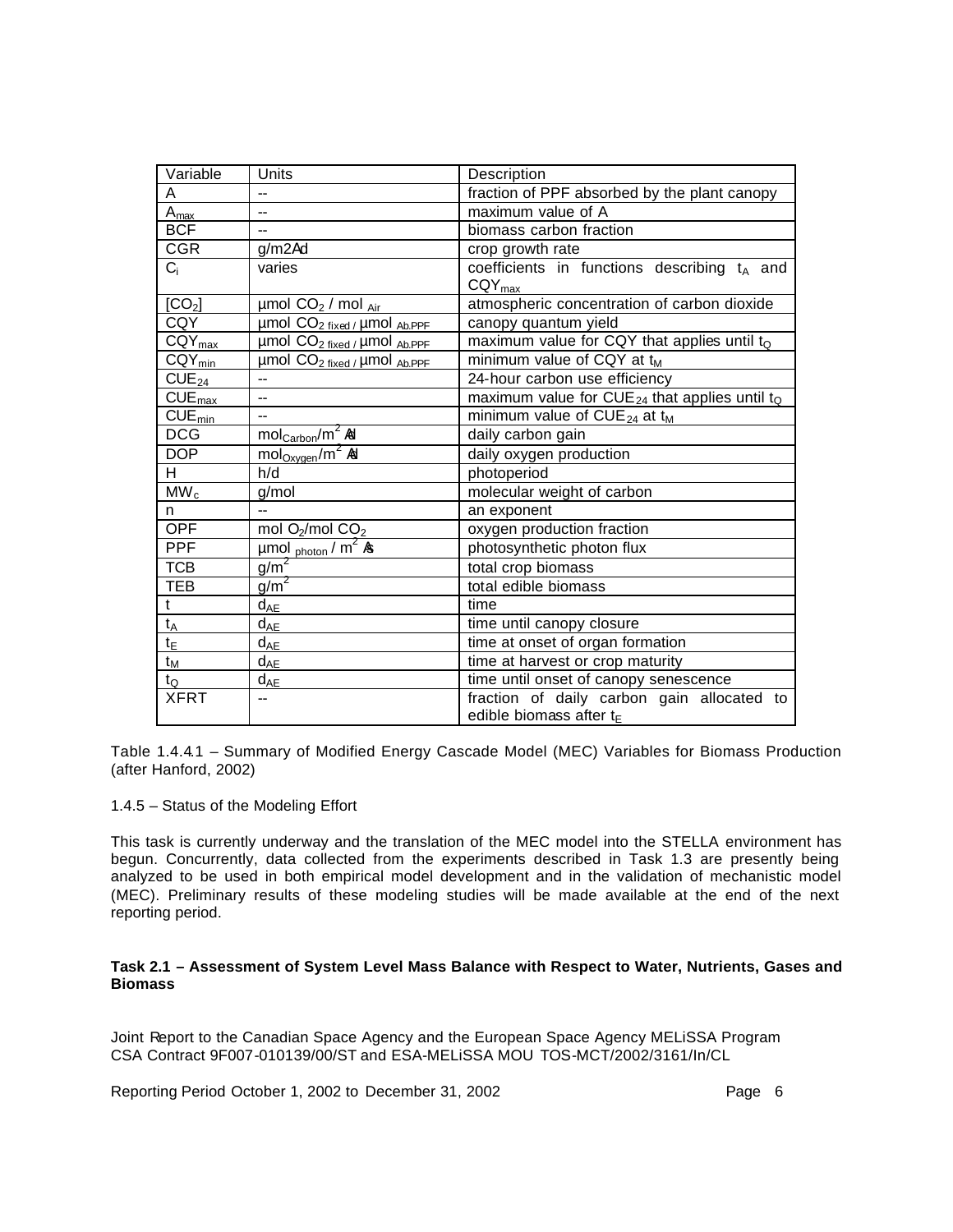This task is underway using information gathered from Tasks 1.1 – 1.4. Some additional work with wheat in batch and staged planting will need to be completed before a complete assessment of system level mass balance can be performed.

#### **Tasks 3.1 – 5.1**

The bulk of these tasks are underway but are not yet due to be reported upon. Note that task 4.1 is a direct MELiSSA partner objective

#### **To be Completed in Next Reporting Period**

**Task 1.2** – Report on efforts related to degradation efficiency trials with beet and lettuce material sent to the EPAS laboratories in Belgium

**Task 1.3** – Report on the results of data analysis and empirical modeling results relating to carbon exchange dynamics in the integrated canopy of beet and lettuce (first set of the experiments are complete – data analysis to follow)

**Task 1.4** – Report and the use of MEC models in the STELLA envi ronment and its utility in modeling carbon, water and nutrient dynamics in integrated crop production

Joint Report to the Canadian Space Agency and the European Space Agency MELiSSA Program CSA Contract 9F007-010139/00/ST and ESA-MELiSSA MOU TOS-MCT/2002/3161/In/CL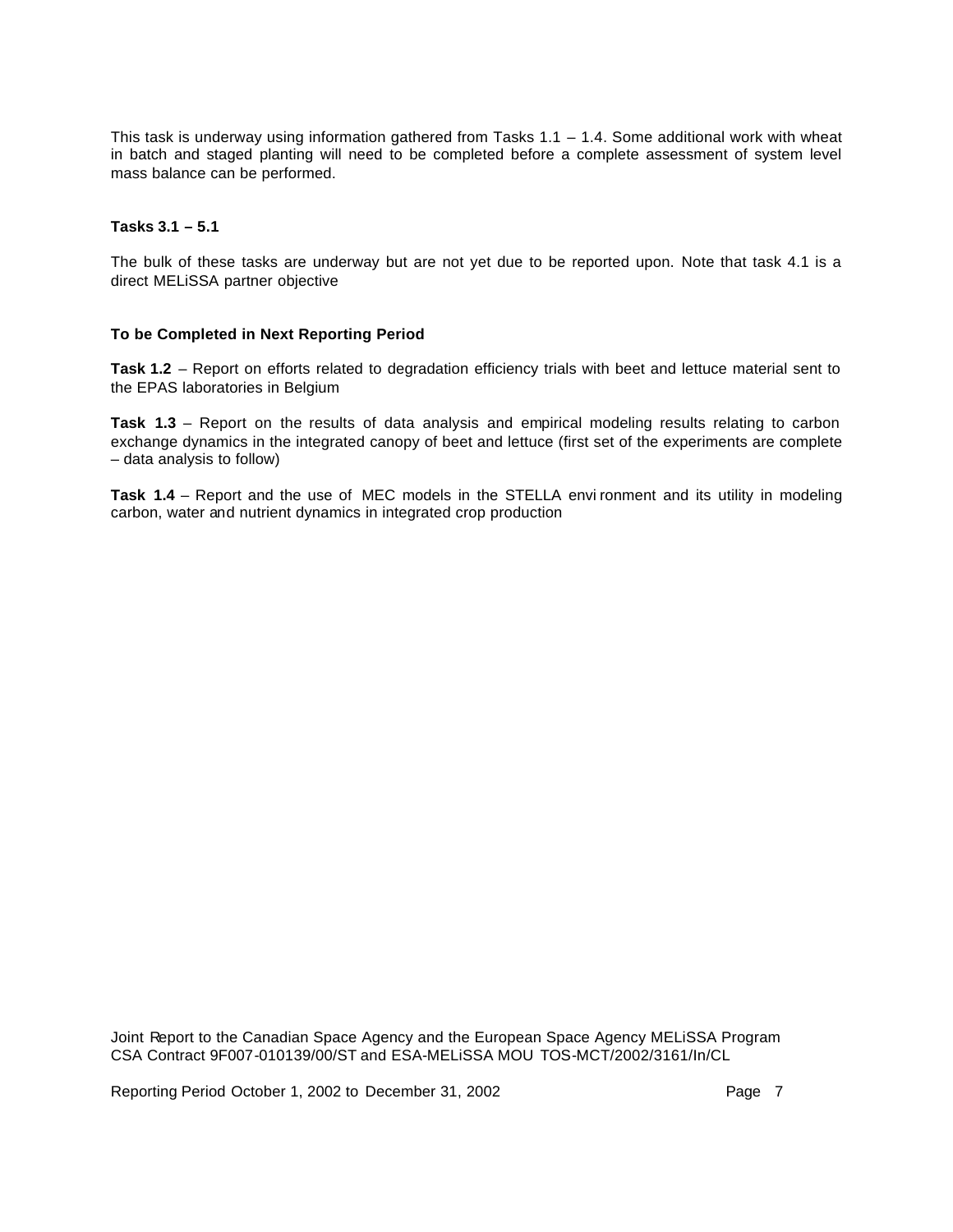# **Appendix 1 – Summary of Milestones**

- 1. **Steady State and Dynamic Modeling of the Higher Plant Chamber (HPC)** The purpose of this objective is to collect data relevant to the dynamic and static modeling of the HPC, including harvest yield and partitioning, crop response (NCER, transpiration, nutrient uptake) to environment conditions (light and  $CO<sub>2</sub>$ ) and the degradation of inedible biomass in the fermentative compartment. The development of empirical models from the resulting data set will then be used to assess steady state of the loop including the HPC. (UoG, CF, EPAS)
- 2. **Integration of Steady State Models for All MELiSSA Compartments including the HPC** – This objective aims at assessing steady state of the MELiSSA loop including the HPC, with respect to  $CO<sub>2</sub>$ ,  $O<sub>2</sub>$ , water, major nutrients (including those materials from the degradation of inedible biomass in the fermentative compartment). (CF, UoG)
- 3. **Sizing of the HPC and the Development of Cultural and Atmospheric Management Strategies** – From the data collected for various crops, particularly with respect to crop NCER responses to environment variables, management strategies for the stabilization of long and short term gas and water exchange dynamics will be established. Cultural management strategies for the production of candidate crops in a common atmosphere will also be established based on the same data (UoG, CF)**.**
- 4. **Development of Control Algorithms of the HPC –** The Higher Plant Compartment has to be elaborated and tested on a simulator before being transferred into the controller of the pilot process, as it has been done in the current MELISSA project for other compartments (ADERSA, Guelph)
- 5. **Design of the HPC Compartment and Interface with Other Compartments –** An HPC will be designed based on the results of the steady state and dynamic simulations, with particular emphasis on its interface of other compartments (UAB, EPAS, ADERSA, CF, UoG)

Joint Report to the Canadian Space Agency and the European Space Agency MELiSSA Program CSA Contract 9F007-010139/00/ST and ESA-MELiSSA MOU TOS-MCT/2002/3161/In/CL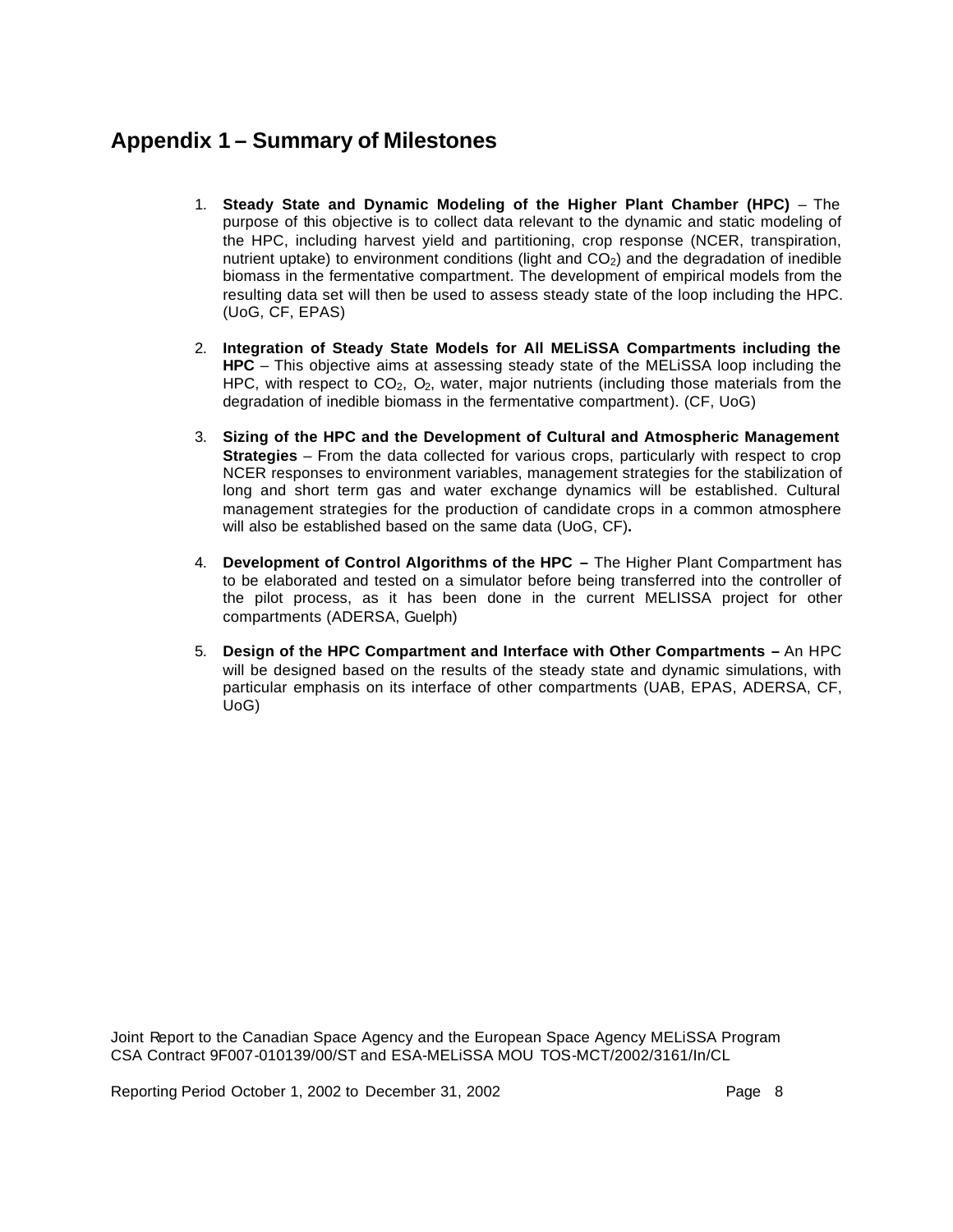| Appendix 2 - Summary of Schedule and Milestones |
|-------------------------------------------------|
|-------------------------------------------------|

| <b>Deliverable</b>                                                                                                                   | <b>Forecasted</b><br><b>Completion</b> |  |  |
|--------------------------------------------------------------------------------------------------------------------------------------|----------------------------------------|--|--|
| 0.0 Kick-Off meeting, appointment of PDF                                                                                             | Nov., 2001                             |  |  |
| 1.1 Development of dynamic carbon exchange models for monocultures                                                                   | Mar., 2002                             |  |  |
| 1.2 Assess degradation efficiency of inedible biomass in compartment I*                                                              | Dec., 2002                             |  |  |
| 1.3 Development of carbon exchange models for the integrated canopy                                                                  | Mar., 2003                             |  |  |
| 1.4 Development of dynamic and steady state models for the HPC                                                                       | Oct., 2003                             |  |  |
| 2.1 Assessment of system level mass balance with respect to water, nutrients,<br>gases and biomass                                   | Jan., 2004                             |  |  |
| 3.1 Development of models for atmospheric management of integrated canopies<br>under staggered planting and photoperiod offset       | Mar., 2004                             |  |  |
| 3.2 Validation of models of mass dynamic for integrated canopies under staggered<br>planting and photoperiod offset                  | Jun., 2004                             |  |  |
| 3.3 Determination of the HPC size required for interfacing with the MELISSA loop                                                     | Oct., 2004                             |  |  |
| 4.1 Software of the simulated process written with Simulink® and Matlab®<br>advanced languages                                       | Oct., 2002                             |  |  |
| 4.2 Model Based Predictive Control software written in C language<br>4.3 Specifications of the sensors and actuators                 | Jun., 2003                             |  |  |
| 4.4 Implementation of the control in a PC by means of a DLL (Dynamic Link                                                            | Oct., 2003                             |  |  |
| Library) directly built from the C language software, without any transcription of the<br>C software into another automated language | May, 2004                              |  |  |
| 5.1 Design of the Higher Plant Chamber for loop integration based on results of                                                      | Dec., 2004                             |  |  |
| previous studies                                                                                                                     |                                        |  |  |
| Annual Report and Annual Review                                                                                                      | April, 2002                            |  |  |
| Annual Report and Annual Review                                                                                                      | April, 2003                            |  |  |
| Annual Report and Annual Review                                                                                                      | April, 2004                            |  |  |
| <b>Final Report</b>                                                                                                                  | Mar. 31, 2005                          |  |  |

\* Indicates a Milestone that is behind schedule

Joint Report to the Canadian Space Agency and the European Space Agency MELiSSA Program CSA Contract 9F007-010139/00/ST and ESA-MELiSSA MOU TOS-MCT/2002/3161/In/CL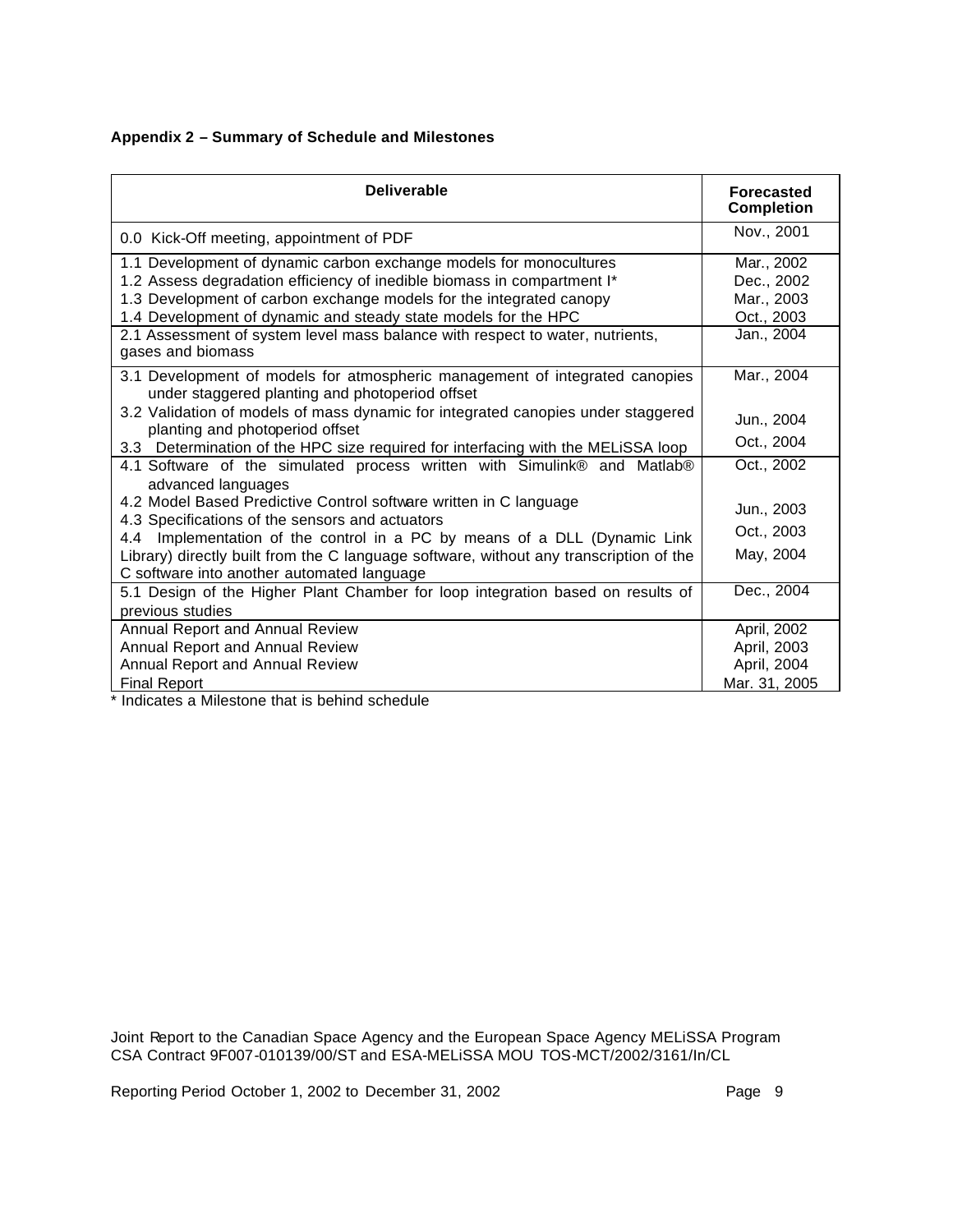# **Appendix 3 – Project Management Timeline**

| <b>Public Works and Government</b><br><b>Service Canada</b>                                                                                                                             |  |                                                                                                              |                 | <b>Contract Plan and Report Form</b> |  |                 |  |  |                 |                |  |                 |                                                                                                                      |  |
|-----------------------------------------------------------------------------------------------------------------------------------------------------------------------------------------|--|--------------------------------------------------------------------------------------------------------------|-----------------|--------------------------------------|--|-----------------|--|--|-----------------|----------------|--|-----------------|----------------------------------------------------------------------------------------------------------------------|--|
| Contract No. 9F007-010139/00/ST, Requisition No. 9F007-010139, File No. 009ST.9F007-010139<br><b>Contractor:</b> University of Guelph, Controlled Environment Systems Research Facility |  |                                                                                                              |                 |                                      |  |                 |  |  |                 |                |  |                 |                                                                                                                      |  |
| <b>Task Description</b>                                                                                                                                                                 |  | <b>Task Duration</b>                                                                                         |                 |                                      |  |                 |  |  |                 |                |  |                 |                                                                                                                      |  |
|                                                                                                                                                                                         |  | $11/01 - 03/02$                                                                                              | $04/02 - 09/02$ | $10/02 - 03/03$                      |  | $04/03 - 09/03$ |  |  | $10/03 - 03/04$ | $04/04 - 9/04$ |  | $10/04 - 03/05$ |                                                                                                                      |  |
|                                                                                                                                                                                         |  |                                                                                                              |                 |                                      |  |                 |  |  |                 |                |  |                 |                                                                                                                      |  |
| $1.1$ Note 1                                                                                                                                                                            |  |                                                                                                              |                 |                                      |  |                 |  |  |                 |                |  |                 |                                                                                                                      |  |
| 1.2 (with EPAS)                                                                                                                                                                         |  |                                                                                                              |                 |                                      |  |                 |  |  |                 |                |  |                 |                                                                                                                      |  |
| 1.3                                                                                                                                                                                     |  |                                                                                                              |                 |                                      |  |                 |  |  |                 |                |  |                 |                                                                                                                      |  |
| 1.4                                                                                                                                                                                     |  |                                                                                                              |                 |                                      |  |                 |  |  |                 |                |  |                 |                                                                                                                      |  |
| 2.1 (with Clermont)                                                                                                                                                                     |  |                                                                                                              |                 |                                      |  |                 |  |  |                 |                |  |                 |                                                                                                                      |  |
| 3.1                                                                                                                                                                                     |  |                                                                                                              |                 |                                      |  |                 |  |  |                 |                |  |                 |                                                                                                                      |  |
| 3.2                                                                                                                                                                                     |  |                                                                                                              |                 |                                      |  |                 |  |  |                 |                |  |                 |                                                                                                                      |  |
| 3.3                                                                                                                                                                                     |  |                                                                                                              |                 |                                      |  |                 |  |  |                 |                |  |                 |                                                                                                                      |  |
| 4.1 (with ADERSA)                                                                                                                                                                       |  |                                                                                                              |                 |                                      |  |                 |  |  |                 |                |  |                 |                                                                                                                      |  |
| 4.2 (with ADERSA)                                                                                                                                                                       |  |                                                                                                              |                 |                                      |  |                 |  |  |                 |                |  |                 |                                                                                                                      |  |
| 4.3 (with ADERSA)                                                                                                                                                                       |  |                                                                                                              |                 |                                      |  |                 |  |  |                 |                |  |                 |                                                                                                                      |  |
| 4.4 (with ADERSA)                                                                                                                                                                       |  |                                                                                                              |                 |                                      |  |                 |  |  |                 |                |  |                 |                                                                                                                      |  |
| 5.1 (with UAB)                                                                                                                                                                          |  |                                                                                                              |                 |                                      |  |                 |  |  |                 |                |  |                 |                                                                                                                      |  |
| Annual Report & Review                                                                                                                                                                  |  |                                                                                                              |                 |                                      |  |                 |  |  |                 |                |  |                 |                                                                                                                      |  |
| Annual Report & Review                                                                                                                                                                  |  |                                                                                                              |                 |                                      |  |                 |  |  |                 |                |  |                 |                                                                                                                      |  |
| Annual Report & Review                                                                                                                                                                  |  |                                                                                                              |                 |                                      |  |                 |  |  |                 |                |  |                 |                                                                                                                      |  |
| <b>Final Report</b>                                                                                                                                                                     |  |                                                                                                              |                 |                                      |  |                 |  |  |                 |                |  |                 |                                                                                                                      |  |
| <b>Original Estimate</b>                                                                                                                                                                |  |                                                                                                              |                 |                                      |  |                 |  |  |                 |                |  |                 | Note 1. Task 1.1 is reported upon in ESA TNs 50.1 and 50.2. Since these TNs are also the subject of the first        |  |
| Completed                                                                                                                                                                               |  |                                                                                                              |                 |                                      |  |                 |  |  |                 |                |  |                 | annual report under this contract, the first of the joint reports filed to ESA is the period covering April 1 - June |  |
| In Progress                                                                                                                                                                             |  | 30, 2002. An addendum to the original TNs 50.1 and 50.1 is currently under preparation for the reasons noted |                 |                                      |  |                 |  |  |                 |                |  |                 |                                                                                                                      |  |
|                                                                                                                                                                                         |  | in the progress and reporting section for Milestone 1.1                                                      |                 |                                      |  |                 |  |  |                 |                |  |                 |                                                                                                                      |  |

Joint Report to the Canadian Space Agency and the European Space Agency MELiSSA Program CSA Contract 9F007-010139/00/ST and ESA-MELiSSA MOU TOS-MCT/2002/3161/In/CL